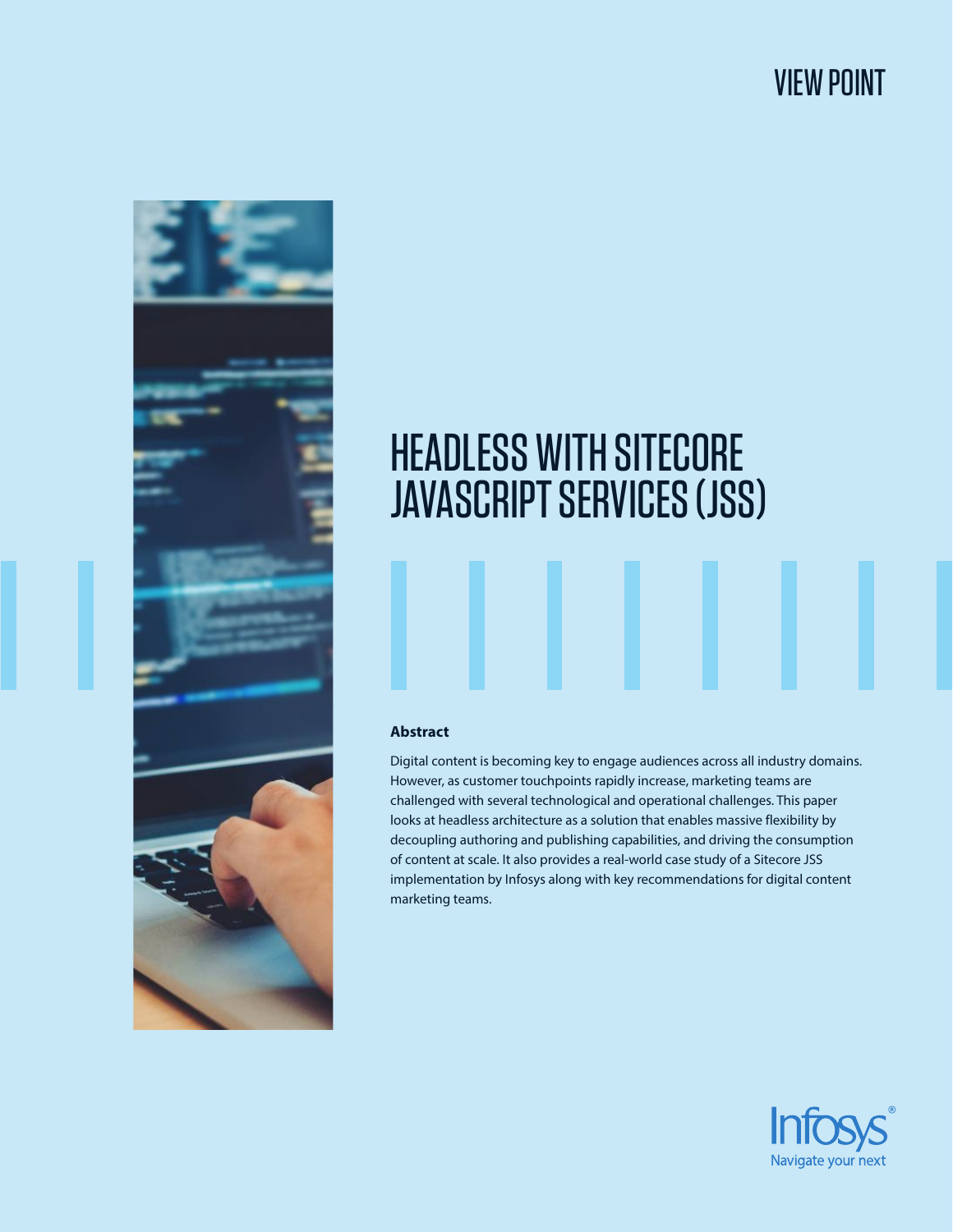# **Introduction**

Enterprises are viewing the importance of 'content' as more than informational relevance. Content is now a powerful tool that drives accurate marketing and enhances personalization, creating a powerful network of influencers. The constant proliferation of digital consumer touchpoints and the increasing need for channel-specific delivery and content variance have made it necessary for digital content management teams to quickly address technological and operational challenges. This is difficult as marketers handle disparate marketing content in silos across systems that must be curated to channel-specific needs.

Headless architecture is emerging as a solution to address these challenges.

# **What is Headless Architecture?**

Headless architecture is a specialization of decoupled architecture where presentation layer of an application is separated from its backend services. In the digital marketing domain, this architectural paradigm polymorphs as a headless content management system (CMS), or Content-asa-Service.

Content is managed in a centralized platform and delivered to disparate channels through application programming interfaces (APIs). Headless architecture provides flexibility to decouple CMS platforms from channels. It also modernizes content strategies either in parts or in a big bang way without impacting channels. Further, it equips designers with the freedom to create marketing assets without being constrained by backend technologies, including the CMS. On the cost side, it helps reduce maintenance involved in multi-site/multi-app content scenarios.

# **Sitecore's Offerings for Headless Architecture**

Sitecore has emerged as the pioneer of the item-based headless CMS and offers multiple ways to build headless applications. Digital content users can leverage any one of the following software development kits (SDK) or accelerators according to their business needs:

- • Sitecore JSS using JavaScript SDK This helps implement headless architecture using modern JavaScript technologies like React, Angular, or Vue. JavaScript developers need not necessarily be trained in Sitecore. The entire implementation can be done at the front-end and deployed later to Sitecore to create the necessary artefacts in Sitecore. This also enables users to develop applications using modern technology without sacrificing CMS capabilities and advanced marketing features.
- .NET Core SDK This is another type of headless architecture implementation that accelerates website development by using the latest .NET technology. This capability is provided by Sitecore for Sitecore 10 version onwards.
- Next.js SDK This is a cutting-edge feature provided by Sitecore. It improves performance, reduces the load on backend servers, and ensures clientside application stability. It simplifies JSS development by supporting internationalization, out-of-the-box (OOB) Server-side rendering (SSR), TypeScript, environment-level variable management, performance metrics, image optimization, componentlevel cascading style sheet (CSS) management, lazy loading, etc. Static site generation (SSG) is a significant feature provided by Next.js that pre-renders the app rendering code thereby reducing or eliminating the time spent to process the app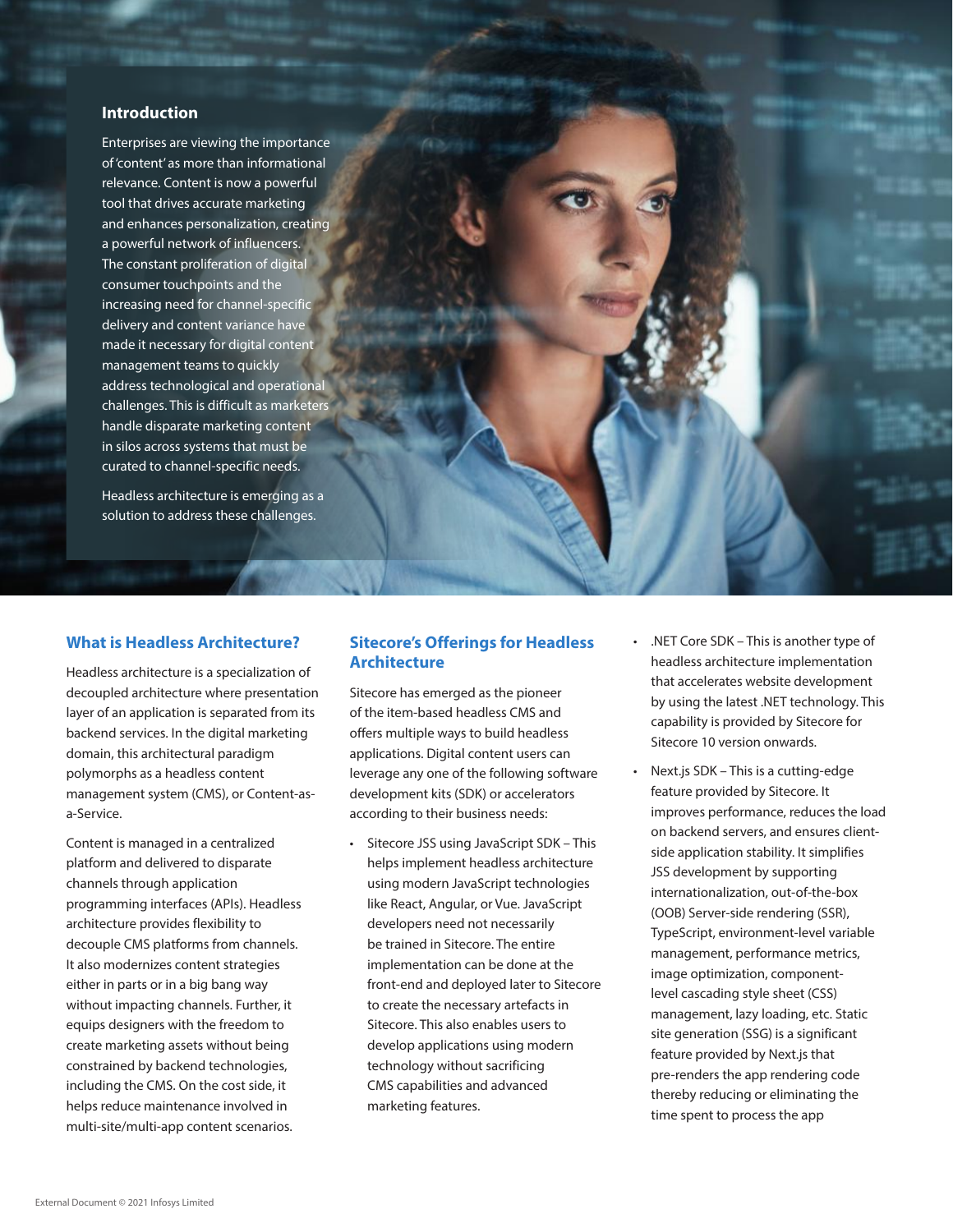rendering code when the end-user interacts with a page.

Sitecore Experience Accelerator (SXA) – Headless architecture can also be implemented using SXA. Sitecore provides JavaScript Object Notation (JSON) artefacts such as JSON layout, JSON renderings, and JSON variants. These should be used to build the page so that the SXA layout service can render the data in JSON format.

# **Why Choose Sitecore JSS**

# **1. It supports headless and hybrid headless architecture**

Sitecore JSS provides capabilities to build websites using headless and hybrid headless architecture.

If modern JavaScript frameworks like React, Angular, etc., are being used to develop the presentation components due to their lightweight and highperforming nature and content is consumed through APIs, then the content management capabilities are compromised. Sitecore JSS bridges this gap. It enables developers to build components using modern JavaScript frameworks like React, Angular, Vue, or Next.js while retaining the benefits of CMS and advanced marketing capabilities.

Sitecore JSS is useful when a website is transactional or dynamic in nature with several upstream and

downstream transactions and when all the features of CMS and advanced marketing capabilities are needed. Additionally, Sitecore supports the co-existence of headless JSS apps as well as traditional .NET Core or Sitecore model-view-controller (MVC) apps within the same application in the same instance. Sitecore leverages a hybrid approach and allows enterprises to migrate to JSS at their own convenience. It offers the flexibility of building a few parts of the application in MVC and other parts in JSS as per the requirement and design.

# **2. It provisions Sitecore experience platform capabilities**

 'Experience editing' and'preview' are vital features of a CMS. In a traditional headless architecture implementation, these features are compromised.

JSS brings in the same content authoring and editing experience as traditional Sitecore. Node Package Manager (NPM) packages include the necessary techniques to support experience editing. It enables authors to preview the page in device simulators before publishing. JSS also offers a robust experience platform covering analytics, personalization, and A/B testing as described below:

 • Analytics – Every 'layout service call' for the route is considered as a 'page view' of the route. Page views and page events can be triggered using

the JSS Analytics service. Experience analytics and path analyzer reports are supported in JSS.

- • Personalization It enables content authors and marketers to personalize JSS components and understand the reach of each component
- $A/B$  testing  $A/B$  testing can be performed on the variants of the JSS components similar to how it is done on traditional Sitecore components. A complete page can undergo A/B testing with another page or previous version of the same page.

#### **3. It provides extensive documentation**

Detailed documentation is available for the developers to start using the SDK. Sitecore provisions a quick start kit and sample apps in React, Angular, Vue, Next. js, and .NET Core. Sitecore communities like Sitecore Stack Exchange and Sitecore Slack Community are useful resources for developers looking for help if they are stuck with an issue.

# **JSS Reference Architecture**

JSS is constructed with several APIs and services as shown in Figure 1. A Sitecore page is called as a route in JSS and all the components and data of the routes are defined dynamically by Sitecore to support data-driven personalization and A/B testing.

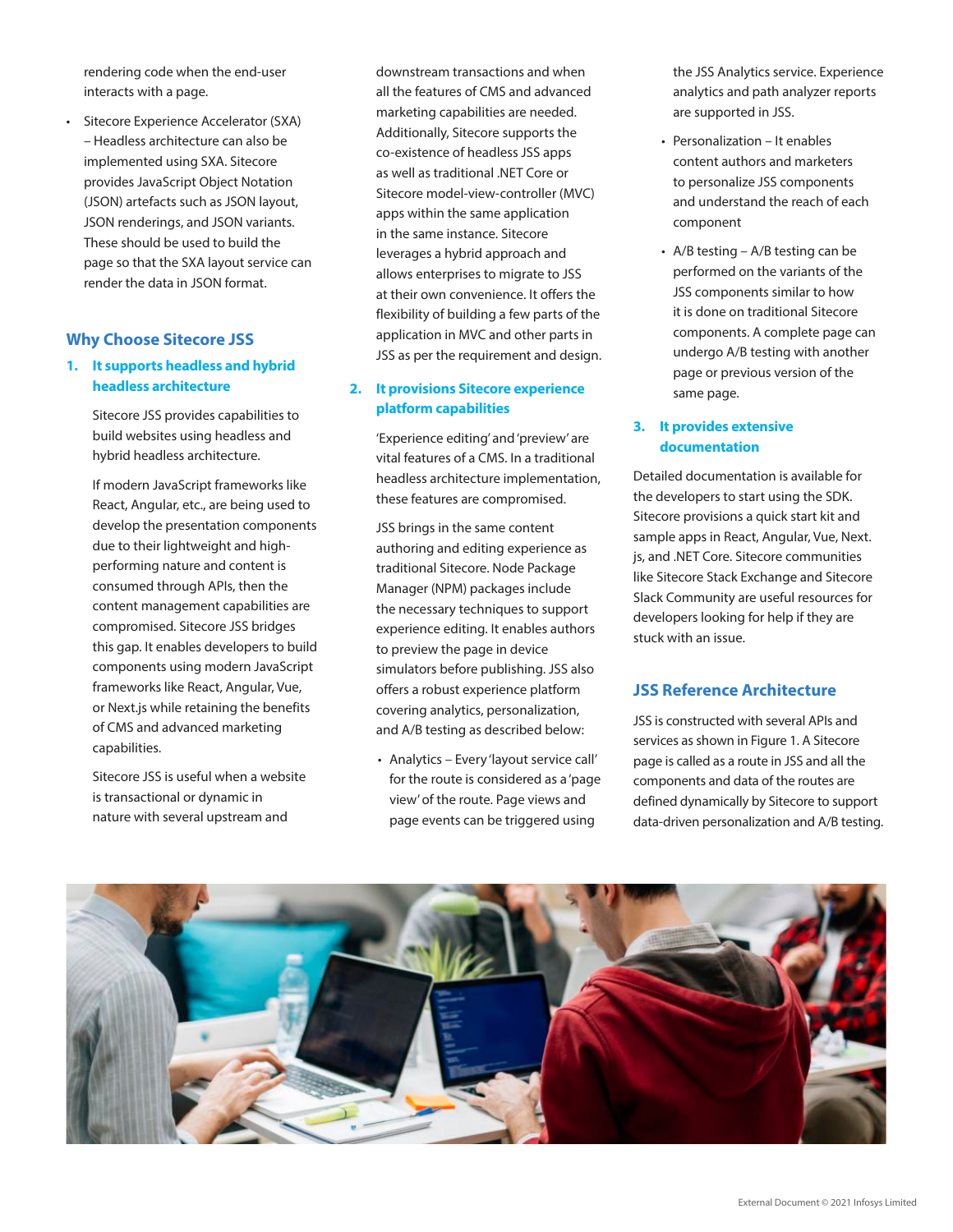

#### *Figure 1 – JSS refence architecture*

The key JSS elements are:

- • A JSS library that includes a wide range of NPM packages. It facilitates working with Sitecore data and layouts in JSS.
- • A layout service that exposes the component details and the data for each component
- • A JavaScript view engine that enables Sitecore to perform SSR of JavaScript apps for experience editing
- • An app import feature that enables Sitecore to import the JSS app into Sitecore and create the necessary Sitecore artefacts (layouts, templates, placeholders, items, etc.)

# **How to Get Started with Sitecore JSS**

JSS offers various workflows and several modes of working. A few configuration changes and server set-up must be done to activate JSS. These are explained in detail below:

**1. Choose developer workflow**

Sitecore JSS offers two types of

developer workflows to get started with JSS. These are:

- • Code-first workflow This workflow helps developers work with mock content in the 'disconnected mode' without connecting to the Sitecore instance. Front-end developers can create a manifest of layouts, templates, items, fields, etc., using client SDKs and file structure. The application import pipeline is used to import the JSS app to Sitecore and create the necessary artefacts. This approach is recommended when the application has a simple content structure and contains more dynamic data.
- • Sitecore-first workflow This is similar to building a non-JSS Sitecore site. Developers must use the JSS-built base templates instead of Sitecore base templates. For example, JSON rendering needs to be used instead of view/controller/ extensible Stylesheet Language Transformations (XSLT) rendering. This workflow is recommended

when the application has a complex content structure.

#### **2. Set up the JSS server**

Setting up the JSS server is necessary to import the JSS app into the Sitecore instance. The app works in connected mode and the SSR works only if the JSS server is set up. Some key requirements to set up the JSS app are:

- Procure a JSS-enabled Sitecore license for the Sitecore instance
- There should be a node server running in the Sitecore instance for the JSS app
- • Create an API key in Sitecore in the 'Services' folder
- • Install the Headless Server Components Sitecore package from the official JSS website in order to unlock the server components

#### **3. Configure the apps**

The Sitecore instance must know which app should be imported. Thus, configuring the JSS app in Sitecore is a mandatory step to run the app in the 'integrated mode'.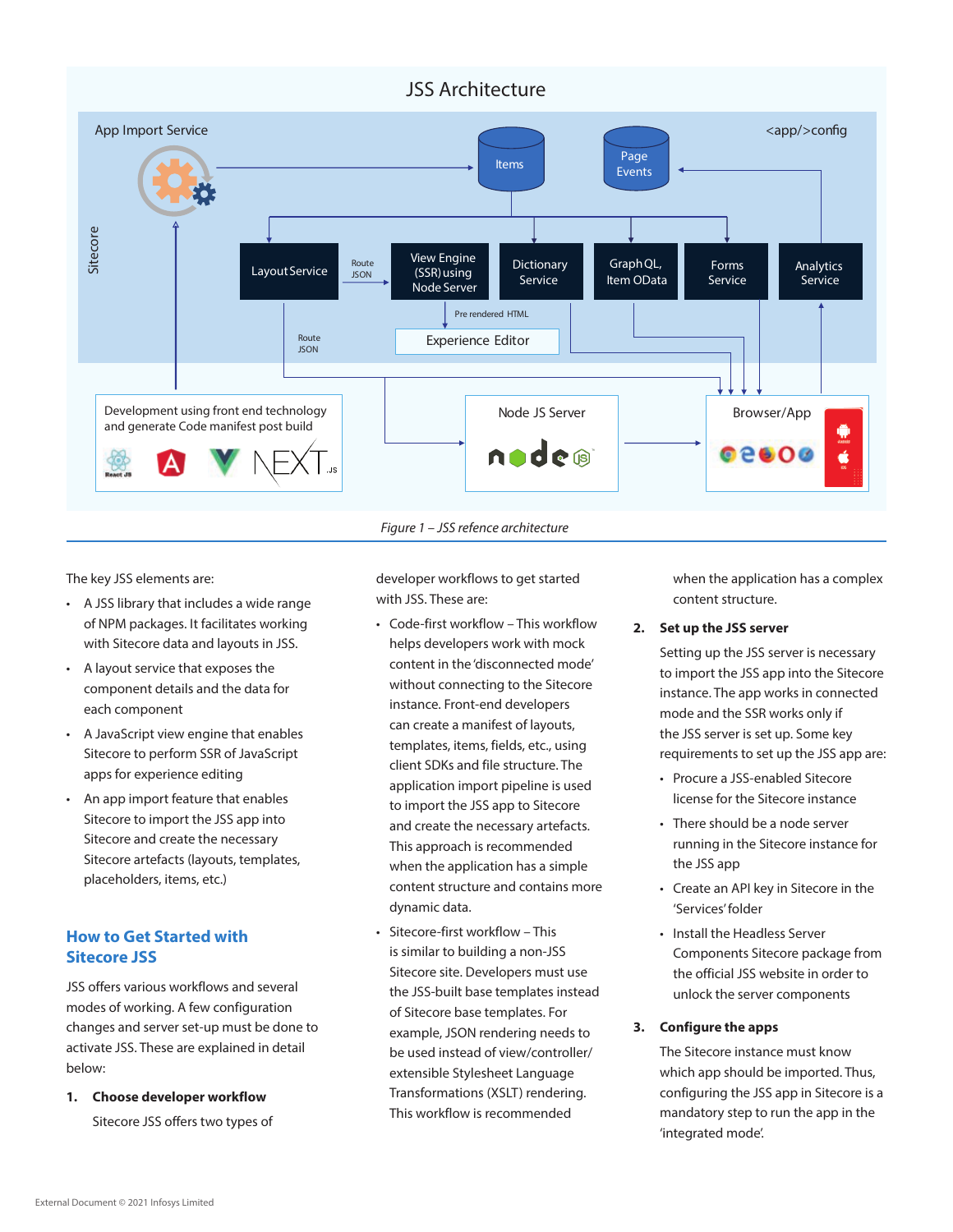#### **4. Choose the application mode**

JSS gives developers the option of choosing various modes of working so they can accelerate and simplify the development process. These modes are:

- • Disconnected mode Developers can work with local mock content without a Sitecore instance for faster development
- • Connected mode Developers can work in the system's local host in connection with Sitecore by fetching the data from Sitecore
- • Integrated mode Developers can work in the Sitecore instance URL in connection with Sitecore by fetching data from Sitecore
- • API-only mode Any platform that understands JSON can consume the JSS APIs and personalized layout information

#### **5. Implement analytics**

 Every layout service call is counted as a page view in Sitecore. To disable page view tracking of the layout service, developers must set the parameter "tracking=false" and send this to the service as an additional parameter. If tracking is deliberately disabled, then A/B testing and personalization

reports will not be generated. Thus, the tracking parameter should be disabled only when there is no requirement of analytics. This decision must be made judiciously. The analytics tracking API allows firing events, goals, outcomes, campaigns, and page/route views from the JSS app.

#### **6. Deploy the application**

There are various JSS commands available to deploy the JSS app into Sitecore. Ex-"JSS deploy app"deploys files and items of the app to Sitecore, "JSS deploy app -c -d" deploys files and items along with the content and dictionary, there are several other commands available which can be used as per your app requirement.

#### **7. Hosting**

JSS fits into all the deployment models supported by Sitecore. Hence, it can be deployed to Platform-as-a-Service (PaaS) servers for enterprises with Sitecore 9.x versions as well as containers for those with Sitecore 10.x versions.

# **8. Other considerations**

There are other useful concepts in JSS to be considered during development as per the requirements. These are:

- GraphQL support This is a powerful concept in JSS. With GraphQL queries, the format of the route data returned for a specific component can be modified. Users can query the data source and retrieve the data as needed from the layout service. JSON renderings have a GraphQL editor that helps write the queries
- • Forms service It can consume and post Sitecore forms from JSS apps
- Dictionary service JSS SDK has a simple API to utilize the dictionary service
- • Support for existing MVC components in a JSS app – Sitecore MVC components and JSS components can coexist in an application. If there are existing static MVC components such as header or footer, those can be leveraged in the JSS application instead of creating new ones. To do this, a simple step should be performed on the static component, i.e., mark the attribute "json=false" in the MVC rendering. An important consideration here is that the front-end code should be dynamic so as to pull the data from the MVC renderings.

# AN INFOSYS CASE STUDY

# *Utilities service provider leverages Sitecore JSS for stronger analytics on dynamic webpages*

#### **Background**

Infosys collaborated with a leading power service provider to build a public customerfacing website. The website had a few dynamic self-service pages for actions like making a payment, starting a new service, terminating a service, etc. It also hosted several information-rich static pages. The website was heavily used by millions of end-users.

The static pages rendered content from Sitecore. However, in the self-service

dynamic pages, the user was presented with a multi-step form to collect inputs. In the last step, the user had to submit the form. Multiple API calls were made to perform upstream and downstream transactions on these dynamic pages. As users proceeded through the multiple steps of filling a form on a dynamic page, the URL of the page did not change, similar to a single page application (SPA) implementation.

Infosys leveraged hybrid architecture to execute a headless architecture Sitecore implementation. Static pages were built using Sitecore MVC. Since multiple API calls were needed for the dynamic pages, React was chosen to build the front-end presentation layer, fetch transactional data, and improve website performance. The content for the dynamic pages remained in Sitecore and was served using a custom API. The container for dynamic pages were Sitecore pages with React components.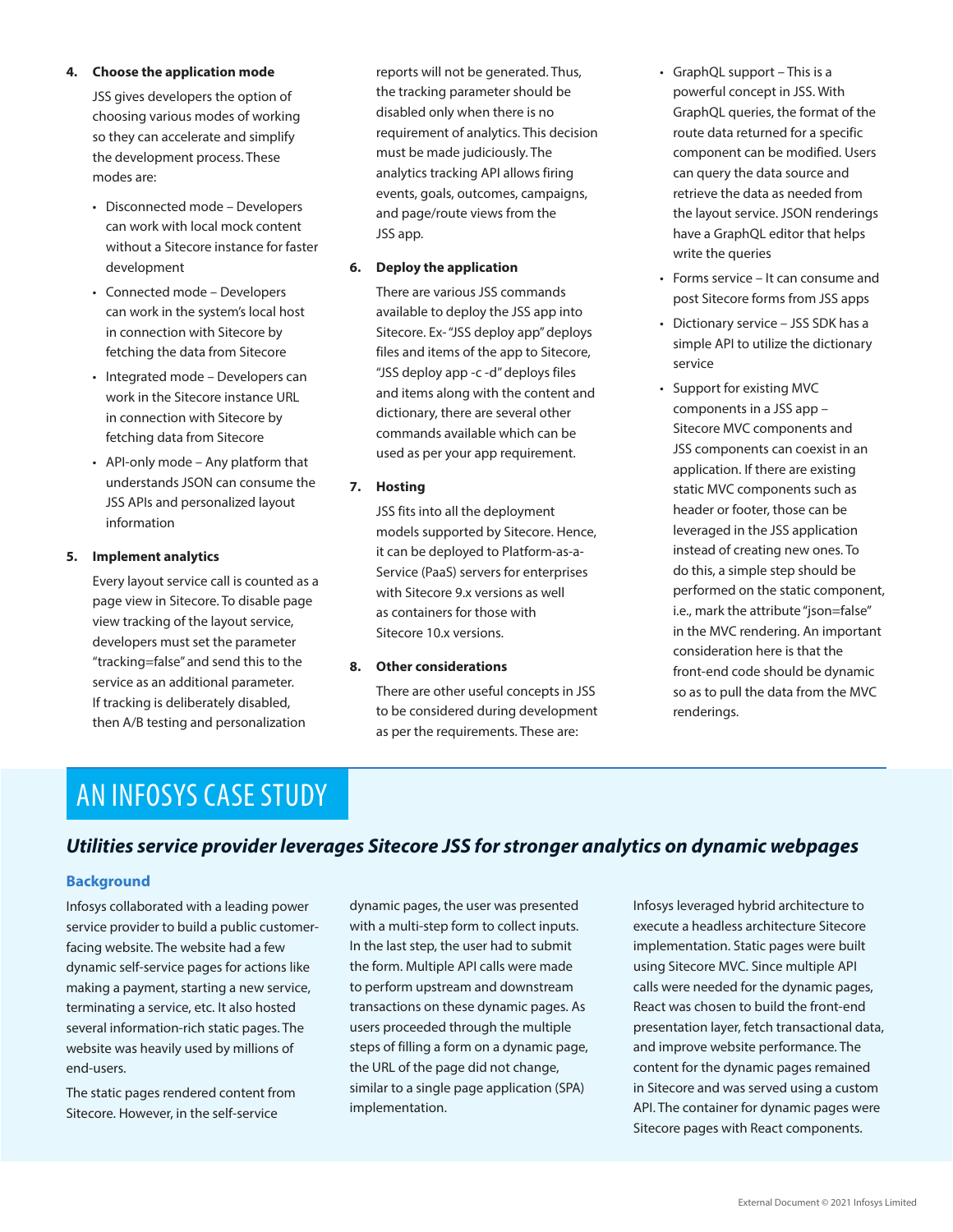## **Challenges**

Sitecore Analytics was used to extract reports of the application users. A key outcome here was that analytics reports for the static pages were displayed within the Experience Analytics, Path Analyzer, and Experience Profile modules. However, analytics data for dynamic pages was scarce. The client wanted in-depth analytics reports for dynamic pages in order to understand exactly at which step did users abandon the form, how many users reached a particular step on the form, how to personalize React components, what is the level of A/B testing on React components, etc. Such insights could not be supported by a traditional headless architecture approach where React was at the front-end, consuming Sitecore content through APIs.

Another major challenge with the dynamic pages was that content authors could not 'experience edit' the page or preview the page before publishing. The reason for this is that content was being created in Sitecore as labels and exposed through APIs. There was no structured content for the dynamic pages in Sitecore. A few workarounds were recommended to set up the Experience Editor by adding renderings with dynamic placeholders and sourcing the data of each label in the rendering. However, these were effort intensive and complex.

# **Infosys Solution**

Sitecore JSS offered several critical features that would address the requirements of the utility company with respect to its dynamic webpages, experience editing, previewing, analytics, personalization, and A/B testing. It also offered all CMS and advanced marketing capabilities for dynamic pages.

Infosys conducted a proof of concept (PoC) in JSS 12.0 for a single self-service dynamic page where the container was a Sitecore page and each step was created as a route in JSS. The layout service in JSS pulls data from the routes. Every time the layout service is called for a particular route, the page view of the route increases by 1. In this way, analytics was also established.

Infosys chose to implement a hybrid headless architecture model with JSS primarily because the dynamic page container was still a Sitecore page with React JSS components. JSS supported the creation of templates, data sources, and renderings on the client-side using NPM packages. Thus, content was structured, enabling experience editing, previewing, and device previewing of a page. Various components were created to increase modularity, thereby allowing Infosys to perform A/B testing and personalization. Sitecore JSS was eventually used for all the dynamic pages. These pages could also leverage the CMS and advanced marketing capabilities provided by Sitecore.

#### **Infosys Notes**

- In the code-first workflow, the data schema and content are developed in the front-end in JavaScript and YAML Ain't Markup Language (YAML) files. Once this manifest is deployed to Sitecore using the import pipeline, there is no reverse-sync mechanism to push data from Sitecore to the JSS app. Thus, Infosys chose to shift from a code-first approach to a Sitecore-first approach for the already developed components once the app was deployed to production.
- • There is no OOB feature to deploy the JSS manifest into Sitecore at the desired location for the benefit of content authors. It will always deploy to the default location.
- In the layout service calls, if tracking is disabled for a route, then the page view does not increase for the route. Additionally, A/B testing and personalization reports are not generated. Thus, it is important to be judicious when creating the number of routes and disabling tracking for routes.

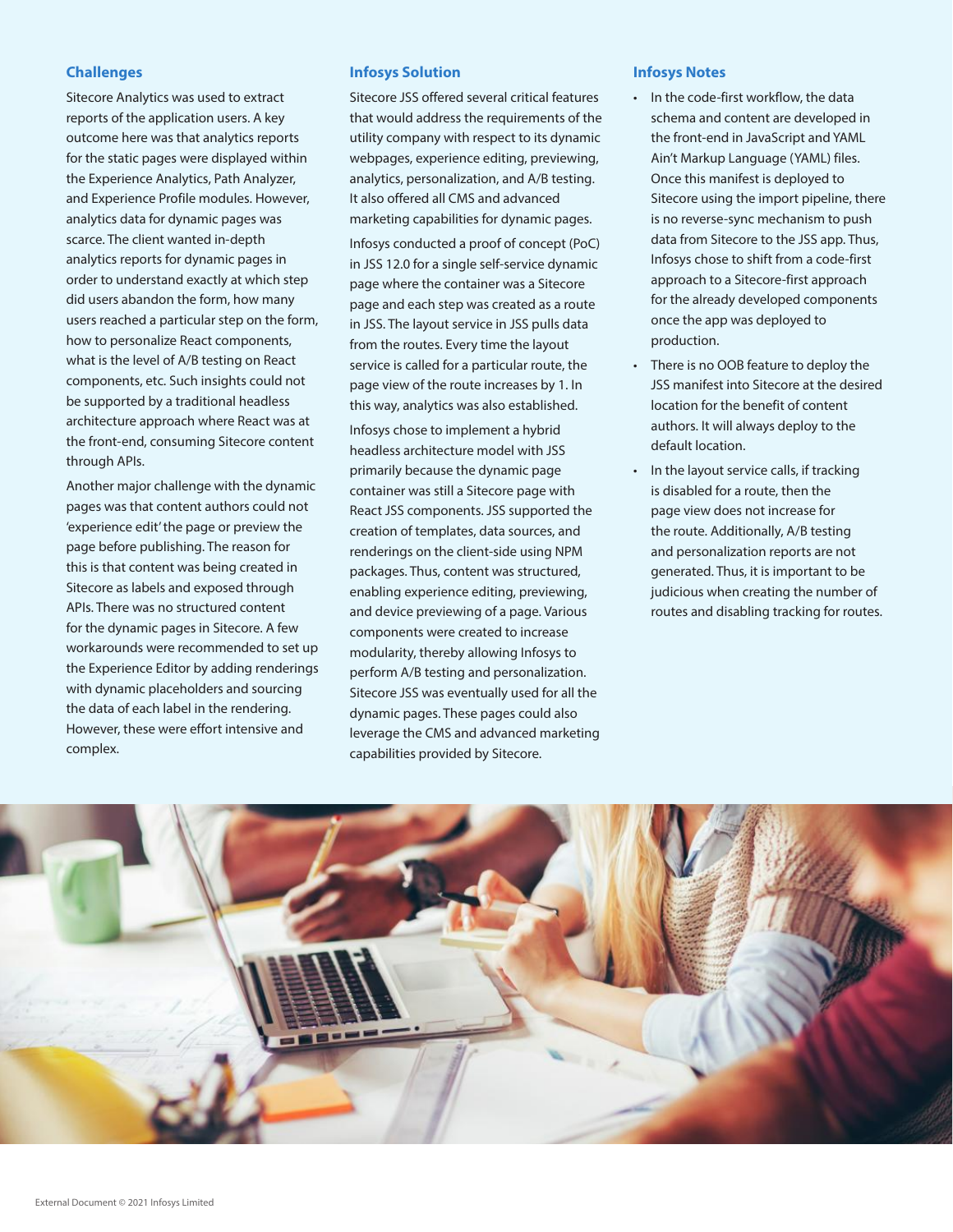# KEY TAKEAWAYS

#### **Advantages of Sitecore JSS**

- • It enables headless and hybrid headless architecture implementation by retaining content management and advanced marketing features
- It empowers JavaScript developers to implement CMS-based applications using cutting-edge technologies
- • JSS and SXA can coexist in an application that supports hybrid models

#### **Challenges of Sitecore JSS**

• Any implementation at the foundation layer or at the application start layer still resides on the server-side. For example, if a pipeline needs to be tweaked, then it has to be done on the server-side.

# **About the Infosys Sitecore Practice**

Infosys has extensive experience implementing and delivering successful digital transformation programs to multiple customers across geographies and business domains using Sitecore JSS.

Infosys has wide and deep expertise in pure headless and hybrid headless architecture implementations using JSS. These implementations cover all JSS features such as Experience Editor, device preview, personalization, A/B testing, firing page events, and Path Analyzer. Infosys has worked extensively with Sitecore on the analytics aspects of JSS and has a deep understanding of its features.

Infosys is a Sitecore implementation partner with rich experience in transforming over 200 customer experience channels. The Infosys Sitecore Practice covers the entire spectrum from websites/apps development and multilingual implementations to technology migration to Sitecore, Sitecore version upgrades, and migrating customer experience solutions to cloud.



# About the Author



# **Shakti Patro**

# **Lead Consultant, Digital Marketing, Infosys**

Shakti is a Lead Consultant for Digital Marketing in Infosys. She has 13 years of IT and consulting experience with expertise in architecture definition, design, and development across the Microsoft application stack as well as web content management systems. She is Sitecore-certified and has architected several Sitecorebased marketing and dynamic applications. Shakti has effectively led multiple projects and provided innovative solutions for clients to suit their business needs.